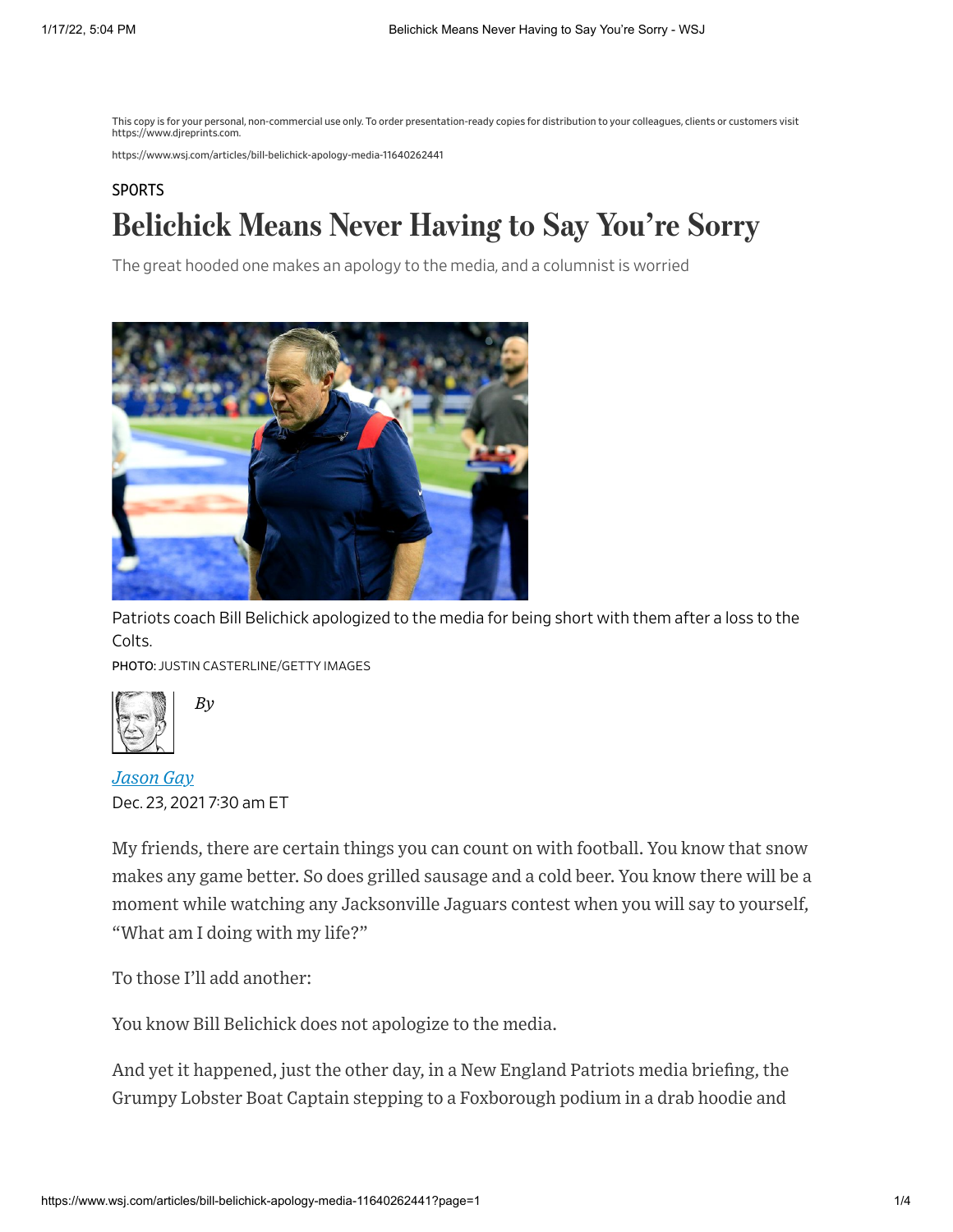[apologizing](https://twitter.com/NESN/status/1473007204127150090?s=20) to the press for being gruff following Saturday's 27-17 loss to the Indianapolis Colts.

"Look, fellas, I apologize if it seemed like I was a little short with you after the game," Belichick said. "Obviously, a frustrating game."



Was it polite? Yes. Admirable? Sure. This column endorses civility and self-awareness, especially during these acrimonious, know-it-all times.

But a Belichick apology? To the media? It was like hearing a leopard say it was sorry for his spots. It was like a doughnut apologizing for being delicious.

Perhaps the greatest coach to ever do it, Belichick has a long, deserved reputation of not suffering fools of the Fourth Estate, of regarding his media obligations like a request to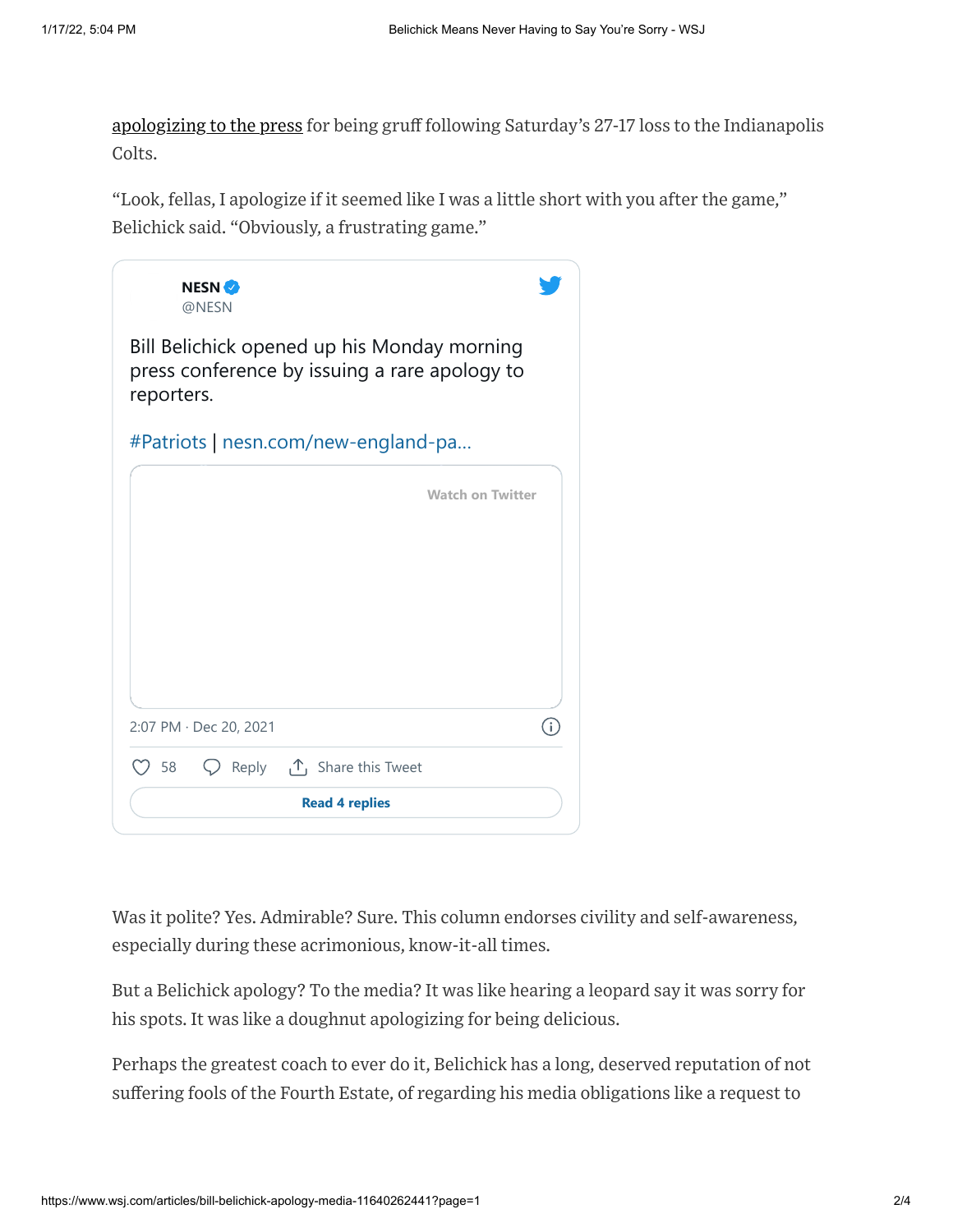help a stranger move a piano.

The Grumpy Lobster Boat Captain has never been interested in currying the media's fickle favor. He's a brilliant tactician who hasn't met a question he couldn't answer with a grunt, or, at most, two grunts. The GLBC can flick away any query—even sharp ones—by simply staring long enough into the camera that it melts from embarrassment.

I'm not complaining. Belichick vs. the media is comical entertainment. It's part of the Patriots mystique, like the rings, trophies and blunt slogans like DO YOUR JOB.

So to hear The Hooded Gridiron Kenobi apologize was jarring, a shock wave to the equilibrium of the universe.

And honestly, it has me worried.

Perhaps The End is near.

I don't mean The End of the Patriots dynasty. I mean the End of Days. I worry it's a signal of an impending apocalypse—the whole wazoo, boiling seas, volcanoes, locusts, demons in the fridge, serpents in the pipes, lousy Wi-Fi, and televisions that only play cable news networks.

When I hear Belichick apologize to the media, I fear I'm about to see the streets filling with lava. I'm wondering if I should buy flashlights and canned goods. Everyone I know with lots of cryptocurrency holdings is going to call me and exclaim "This is it!"

I'm worried I'm going to walk into the kitchen and find a talking werewolf standing on the countertop.

"What are you doing here?" I'll ask the talking werewolf.

"I'm here to bite you and turn you into a blood-thirsty zombie," the werewolf will reply. "But also: Do you have any decaf?"

Yes, it's possible I'm overreacting. Christmas is just days away, and I want to give Belichick the benefit of the doubt on a good deed in the holiday season. More than a few voices on the Internet [wondered](https://twitter.com/vanessafranko/status/1472970041108930569?s=20) about a [Dickensian](https://twitter.com/usatodaysports/status/1472935367083020290?s=20) twist: Had Belichick been visited the prior night by Jacob Marley and three ghosts?